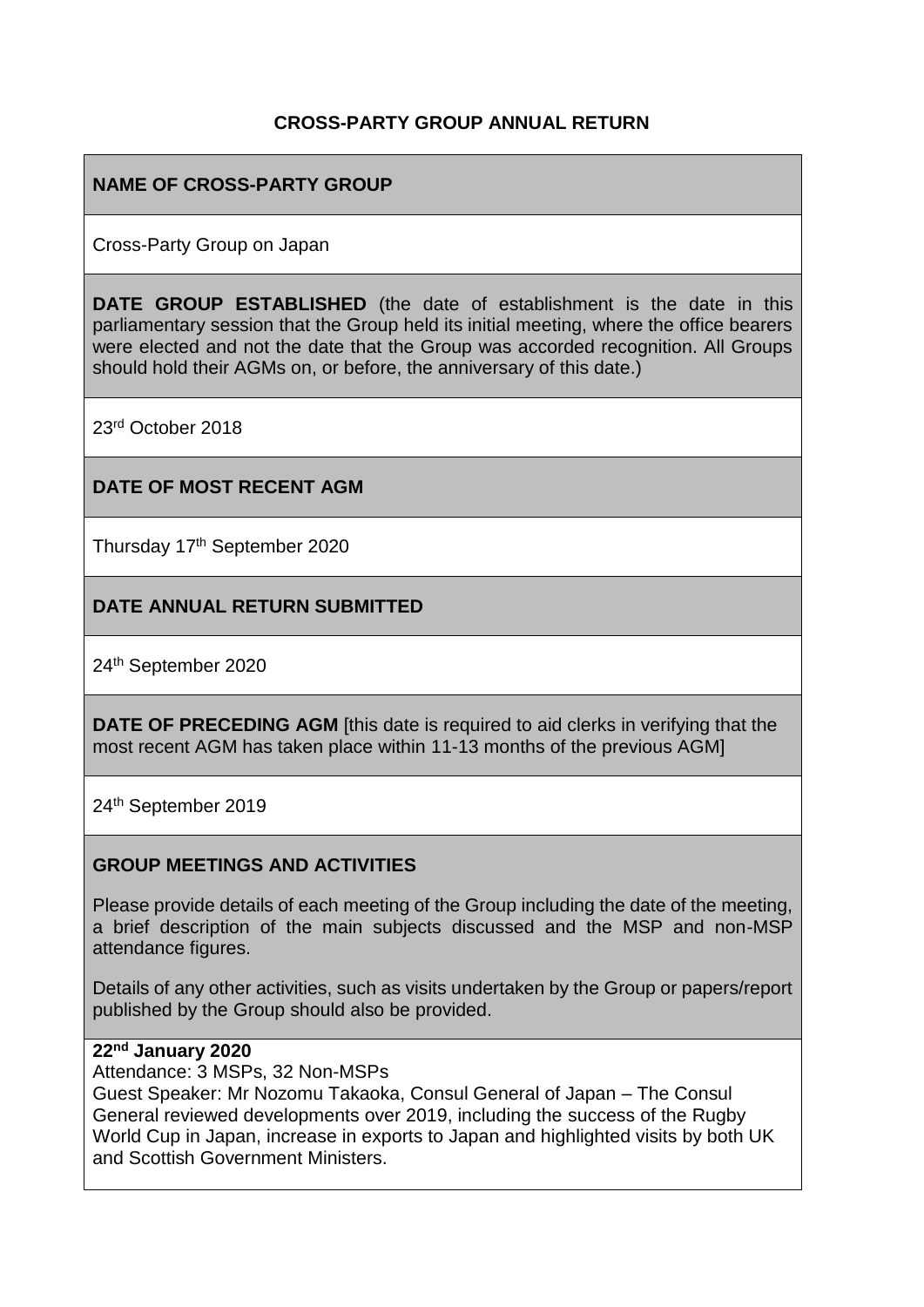Guest Speaker: Deputy Consul General of Japan, Ms Masami Fujimoto – The Deputy Consul General noted further key events in Japan-Scotland relations throughout 2019, including significant Japanese investments in Scotland. Guest Speaker: Beatrice Morrice, Scotch Whisky Association – Beatrice Morrice noted the important history of collaboration between the Scottish whisky industry and Japan, noting the increase in exports in recent years.

Guest Speaker: James Withers (Scotland Food & Drink) – James Withers spoke on the increase in exports of Salmon to Japan and the opportunities which would arise from COP 26.

Guest Speaker: Neil Francis (Scottish Enterprise) – Neil Francis briefed the Group on the work of SDI and future trade missions.

Guest Speaker: Sarah Zipp (University of Stirling) – Sarah Zipp presented on the collaboration between the University of Stirling and Universities in Japan.

Guest Speakers: Jack McEwan, Katrin Loose, Femke Luijten (University of Stirling Students) - Presentation on a Nanairo Ekiden event being held at the University of Stirling Campus on Sunday 8th March 2020.

## **17th September 2020**

Attendance: 6 MSPs, 22 Non-MSPs

Guest Speaker: Mr Nozomu Takaoka, Consul General of Japan – The Consul General spoke on the UK-Japan Free Trade Agreement and the opportunities which will arise as a result. Followed by open discussion.

# **MSP MEMBERS OF THE GROUP**

Please provide names and party designation of all MSP members of the Group.

Dean Lockhart MSP - Conservative

Jamie Halcro Johnston MSP - Conservative

Bill Bowman MSP - Conservative

Colin Smyth MSP - Labour

Liam McArthur MSP – Liberal Democrat

Pauline McNeill MSP – Labour

Maureen Watt MSP - SNP

# **NON-MSP MEMBERS OF THE GROUP**

For organisational members please provide only the name of the organisation, it is not necessary to provide the name(s) of individuals who may represent the organisation at meetings of the Group.

| Individuals | <b>David Birrell</b> |
|-------------|----------------------|
|             | Doug Cook            |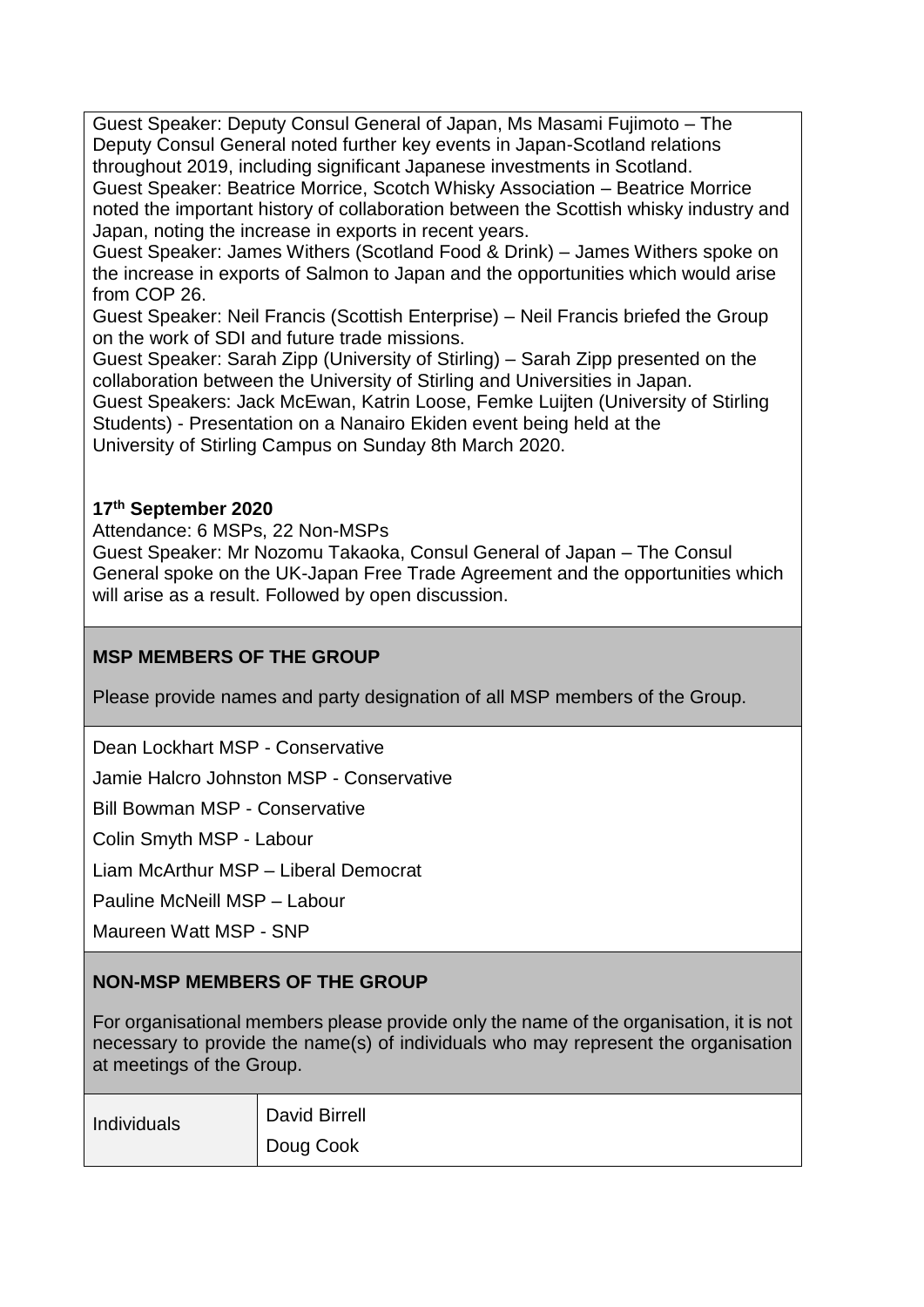|               | <b>Michael Graham</b>                        |
|---------------|----------------------------------------------|
|               | <b>Thomas Heald</b>                          |
|               | Lesley-Anne Campbell                         |
|               | Hisashi Kuboyama                             |
|               | Alan Johnston                                |
|               | <b>Stuart Hamilton</b>                       |
|               | <b>Sue Beatt</b>                             |
|               | Colin Loveday                                |
|               | Pyry Paulasaari                              |
|               | Takashi Taji                                 |
|               | David Watt                                   |
|               | Professor Ian Gow OBE MA Phd DUniv FRAS FRSA |
| Organisations | <b>Asia Scotland Institute</b>               |
|               | <b>Scottish Life Sciences Association</b>    |
|               | University sector/ Japan Societies           |
|               | <b>Scottish Chambers of Commerce</b>         |
|               | <b>Entrepreneurial Scotland</b>              |
|               | The Whisky Ambassador Ltd                    |
|               | The Institute of Directors                   |
|               | Japan Society of Scotland                    |
|               | <b>Orkney Japan Association</b>              |
|               | Kyowa Kirin                                  |

# **GROUP OFFICE BEARERS**

Please provide names for all office bearers. The minimum requirement is that two of the office bearers are MSPs and one of these is Convener – beyond this it is a matter for the Group to decide upon the office bearers it wishes to have. It is permissible to have more than one individual elected to each office, for example, co-conveners or multiple deputy conveners.

| Convener               | Dean Lockhart MSP                             |
|------------------------|-----------------------------------------------|
| <b>Deputy Convener</b> | Jamie Halcro Johnston MSP<br>Maureen Watt MSP |